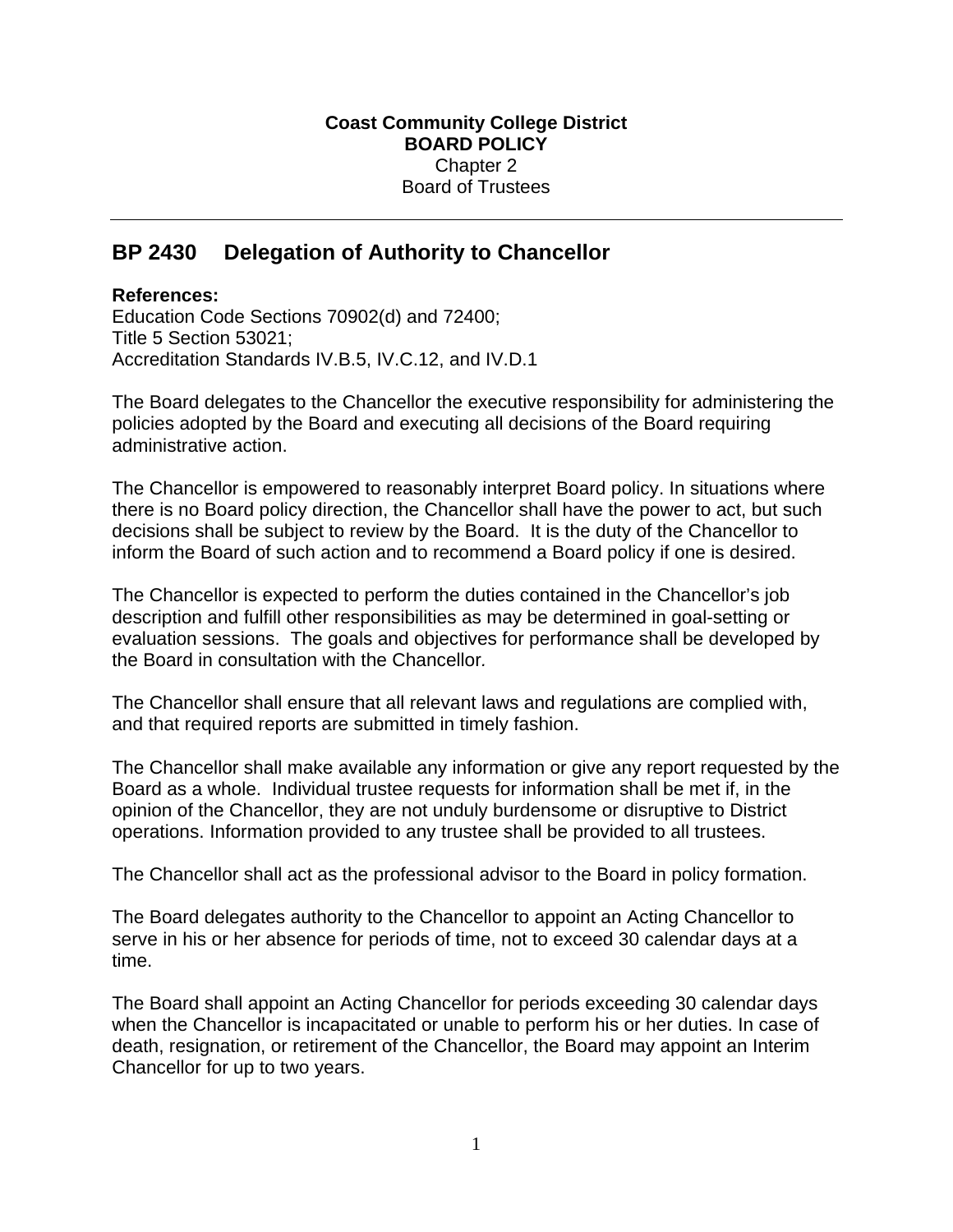The Chancellor shall be expected to diligently work to achieve the goals and objectives as determined by the Board in his/her performance evaluation.

The Chancellor may reasonably delegate any powers and/or duties to the College Presidents including the administration of the colleges and/or centers. The Chancellor, however, will continue to be specifically responsible to the Board for the execution of such delegated powers and duties. The Presidents are expected to perform the duties contained in the job description, fulfill responsibilities as may be determined through goal setting or the evaluation process, and other duties as required by the daily operation of the colleges.

## **DUTIES OF THE CHANCELLOR**

The Chancellor shall establish and maintain an effective and efficient District organization. In this respect the Chancellor shall assure that the following tasks occur:

- a. Annually plan a detailed District budget and recommend it to the Board.
- b. Assure the selection of capable, diverse, and qualified persons for District positions. Recommend persons and their proposed rate of remuneration to the Board for employment.
- c. Plan and recommend for Board approval a program of educational opportunities to meet the needs of District students in a manner consistent with the Board's philosophy of education for the District.
- d. Maintain District expenditures within the amounts allocated in the approved budget.
- e. Assure continuing excellence in instruction, in support services, and in administrative services, through a procedure which documents the results of both periodic and random evaluations.
- f. Recommend salary schedules for both certificated and non-certificated District employees.
- g. Anticipate District needs for revision of educational programs and services and for campus development, and for related long-term capital expenditures. Plan and recommend to the Board District actions which will result in timely fulfillment of these needs.
- h. Organize and direct an educational research program for the District for the purpose of improving the District's educational program and establishing administrative standards of ethical conduct and effectiveness.
- i. Deliver an annual "State of the District" address to the Board and public.
- j. Assure proper District approval of all purchase orders for items or materials not itemized in the annual budget, and approve purchase requisitions concerned primarily with administration.
- k. Interpret the District's programs to the citizens of the District, and assure that the District maintains an adequate community relations program.
- l. Lend influence toward the development of constructive and progressive educational policies at local, state, and national levels.